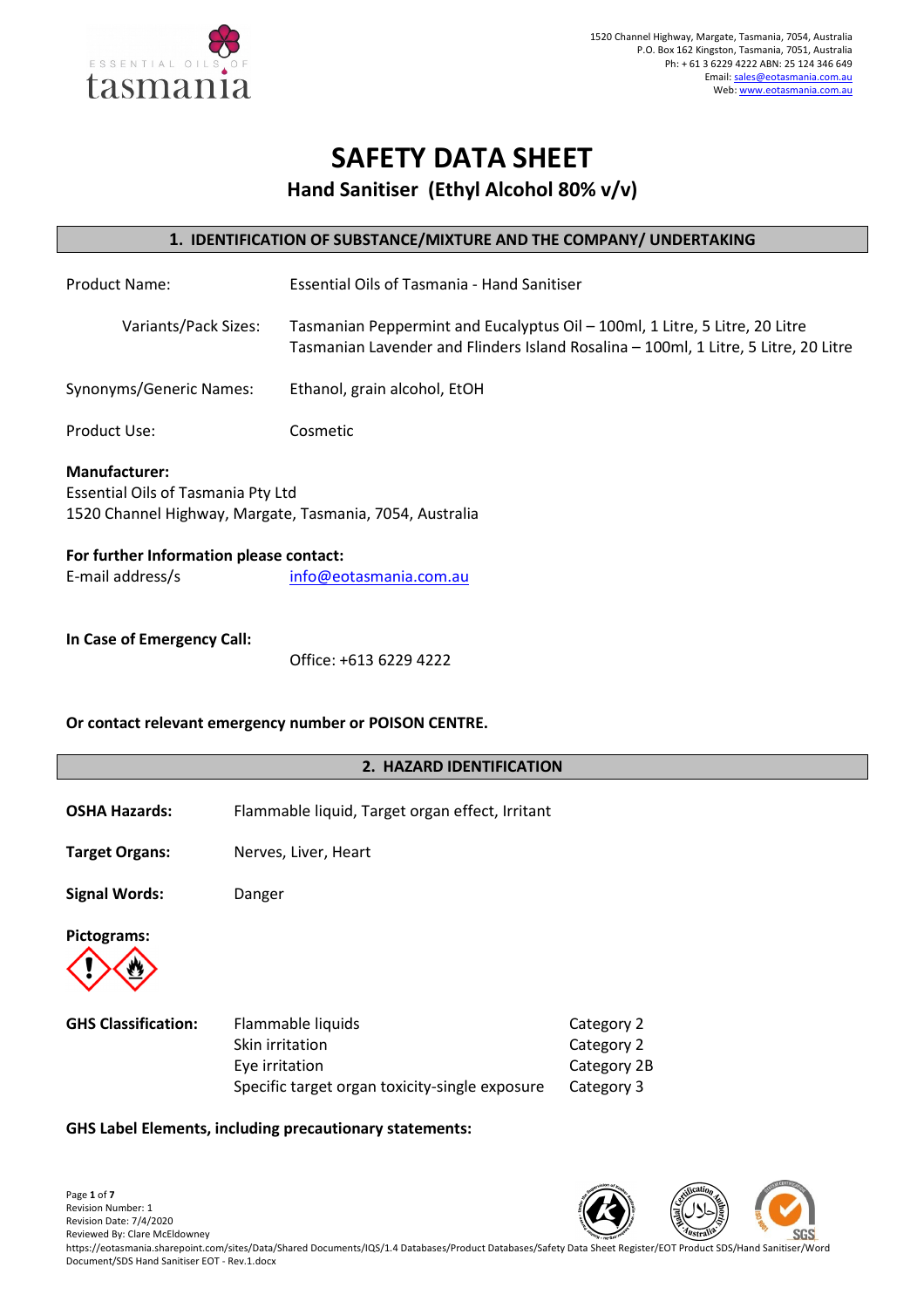

| <b>Hazard Statements:</b> | H <sub>225</sub> | Highly flammable liquid and vapor |
|---------------------------|------------------|-----------------------------------|
|                           | H315+H320        | Causes skin and eye irritation    |
|                           | H401             | Toxic to aquatic life             |

#### **Precautionary Statements:**

| P210             | Keep away from heat/sparks/open flames/hot surfaces - No smoking            |
|------------------|-----------------------------------------------------------------------------|
| P233             | Keep container tightly closed                                               |
| P240             | Ground/bond container and receiving equipment                               |
| P241             | Use explosion-proof electrical/ventilating/lighting/equipment               |
| P242             | Use only non-sparking tools                                                 |
| P243             | Take precautionary measures against static discharge                        |
| P264             | Wash skin thoroughly after handling                                         |
| P273             | Avoid release to the environment                                            |
| P280             | Wear protective glove/protective clothing/face protection/eye protection    |
| P303, P361, P353 | IF ON SKIN (or hair): remove/take off immediately all contaminated clothing |
|                  | Rinse skin with water/shower                                                |
| P305, P351, P338 | IF IN EYES: Rinse cautiously with water for several minutes. Remove contact |
|                  | lenses, if present and easy to do. Continue rinsing                         |
| P332, P313       | If skin irritation occurs: Get medical advice/attention                     |
| P337, P313       | If eye irritation persists: Get medical advice/attention                    |
| P362             | Take off contaminated clothing and wash before reuse                        |
| P370, P378       | In case of fire: Use dry sand, dry chemical or alcohol-resistant foam for   |
|                  | extinction                                                                  |
| P403, P235       | Store in a well ventilated place. Keep cool                                 |
| P501             | Dispose of contents/container to an approved waste disposal plant           |

### **Potential health effects:** Eyes Causes eye irritation

 Inhalation May be harmful if inhaled. Causes respiratory tract irritation Skin May be harmful if absorbed through skin. Causes skin irritation Ingestion May be harmful if swallowed

# **NFPA Ratings HMIS Ratings HMIS Ratings**

| Health          |               | Health     |   |
|-----------------|---------------|------------|---|
| Flammability    |               | Fire       |   |
| Reactivity      |               | Reactivity | 0 |
| Specific Hazard | Not Available | Personal   | H |
|                 |               |            |   |

| Health     |  |
|------------|--|
| Fire       |  |
| Reactivity |  |
| Personal   |  |

### **3. COMPOSITION/INFORMATION ON INGREDIENTS**

| Component     | Weight %       | Cas #     | EINECS#/<br><b>ELINCS#</b> | <b>Formula</b>   | Molecular<br>Weight |
|---------------|----------------|-----------|----------------------------|------------------|---------------------|
| Ethyl Alcohol | 73.5           | 64-17-5   | 200-578-6                  | $C_2H_5OH$       | 46.07 $g/mol$       |
| Water         | <b>Balance</b> | 7732-18-5 | 231-791-2                  | H <sub>2</sub> O | 18.00 g/mol         |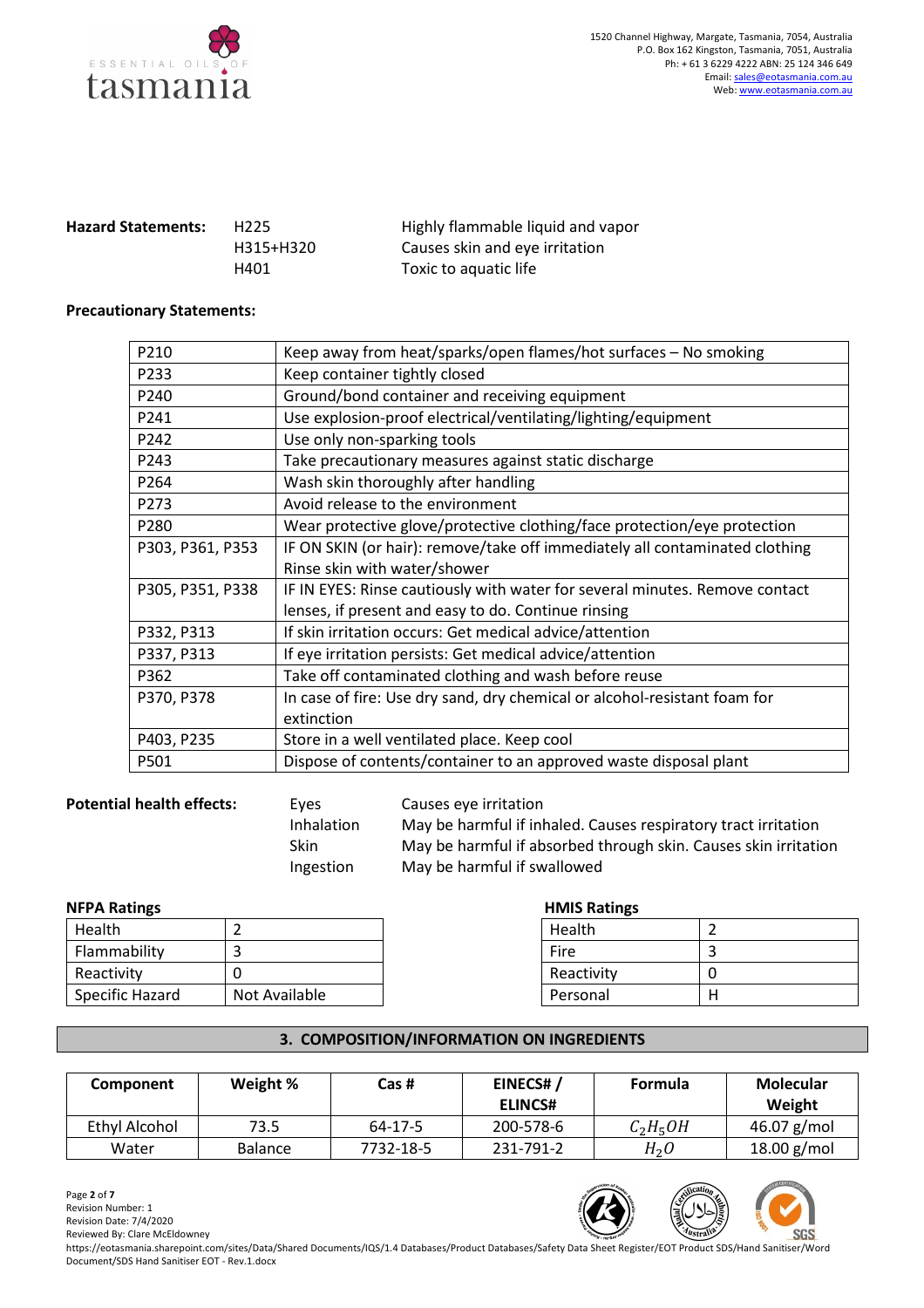

## **4. FIRST AID MEASURES**

| Eyes:                | In case of eye contact, rinse with plenty of water and seek medical attention if necessary.                                                                                |
|----------------------|----------------------------------------------------------------------------------------------------------------------------------------------------------------------------|
| Inhalation:          | Move casualty to fresh air and keep at rest. If breathing is difficult, give oxygen. If not<br>breathing, give artificial respiration. Get medical attention if necessary. |
| <b>Skin contact:</b> | Immediately flush with plenty of water for at least 15 minutes while removing<br>contaminated clothing and wash using soap. Get medical attention if necessary.            |
| Ingestion:           | Do Not Induce Vomiting! Never give anything by mouth to an unconscious person. If<br>conscious, wash out mouth with water. Get medical attention if necessary.             |

#### **5. FIRE FIGHTING MEASURES**

| Suitable (and unsuitable)<br>extinguishing media | Flammable liquid. Use alcohol foam, carbon dioxide, or water spray when<br>fighting fires involving this material. Cool unopened containers with water.                                                    |
|--------------------------------------------------|------------------------------------------------------------------------------------------------------------------------------------------------------------------------------------------------------------|
| Special protective equipment                     | Wear self-contained, approved breathing apparatus and full protective                                                                                                                                      |
| and precautions for firefighters                 | clothing, including eye protection and boots. Material can react violently with<br>water (spattering and misting) and react with metals to produce flammable<br>hydrogen gas.                              |
| Specific hazards arising from                    | Emits toxic fumes (carbon oxides) under fire conditions. Vapours can travel to                                                                                                                             |
| the chemical                                     | a source of ignition and flash back. Containers may explode in a fire. Cool<br>containers from a distance using water spray. SENSITIVE TO STATIC<br>DISCHARGE. (See also Stability and Reactivity section) |

#### **6. ACCIDENTAL RELEASE MEASURES**

| <b>Personal precautions,</b><br>protective equipment and<br>emergency procedures | See section 8 for recommendations on the use of personal protective<br>equipment                                                                                                                                                                                                        |
|----------------------------------------------------------------------------------|-----------------------------------------------------------------------------------------------------------------------------------------------------------------------------------------------------------------------------------------------------------------------------------------|
| <b>Environmental precautions</b>                                                 | Prevent spillage from entering drains. Any release to the environment may be<br>subject to federal/national or local reporting requirements.                                                                                                                                            |
| <b>Methods and materials for</b><br>containment and cleaning up                  | Absorb spill with vermiculite or other non-combustible absorbent material,<br>then place in a suitable container for disposal. Clean surfaces thoroughly with<br>water to remove residual contamination. Dispose of all waste and clean up<br>materials in accordance with regulations. |

#### **7. HANDLING AND STORAGE**

# **Precautions for safe handling**

Use with adequate ventilation and grounding. Wash thoroughly after using. Keep container closed when not in use. Keep away from sources of ignition. No smoking. Take measure to prevent the buildup of electrostatic charge.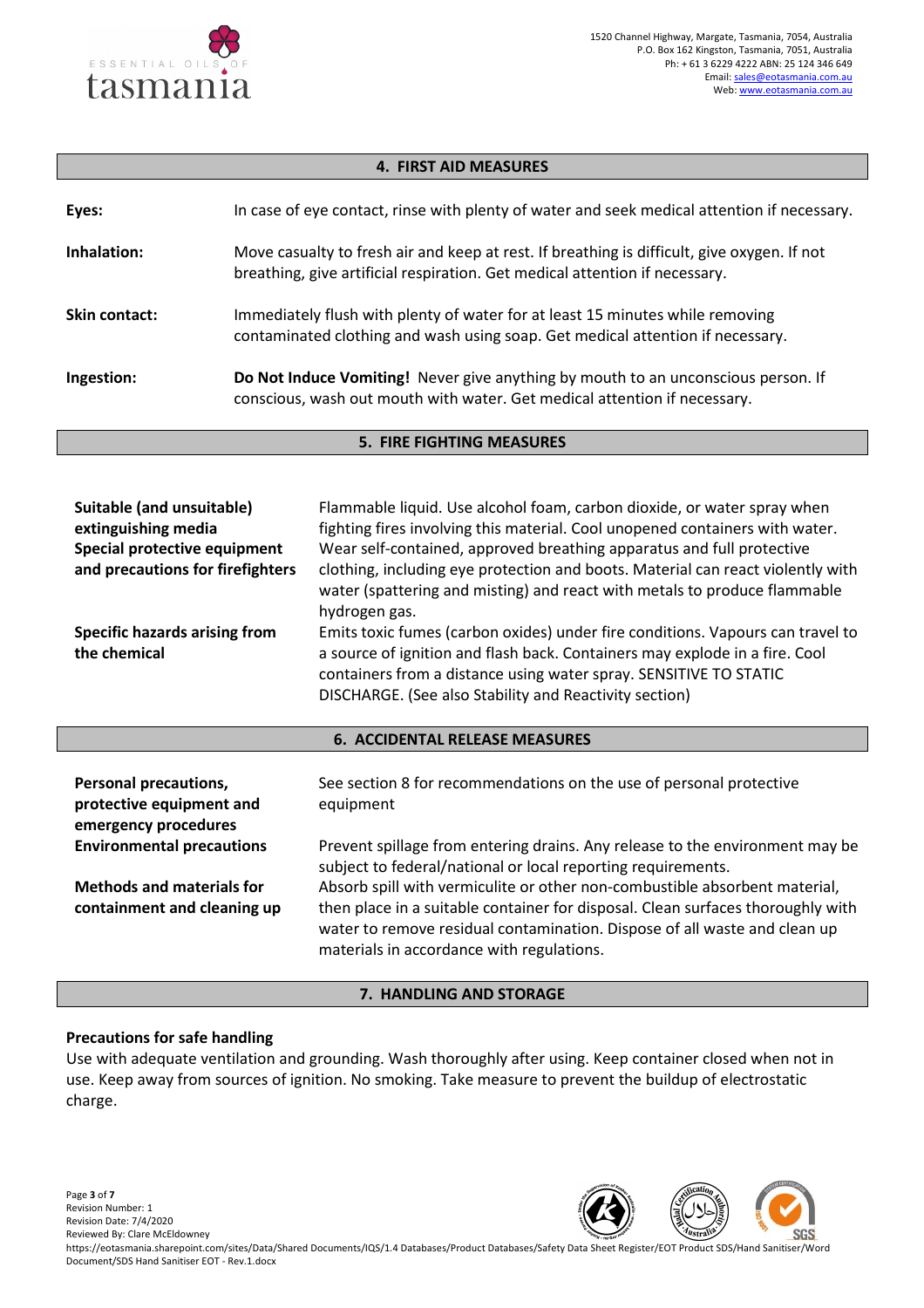

# **Conditions for safe storage, including any incompatibilities**

Store in tightly closed, original containers in a cool, dry, well ventilated area. Store less than 35 degrees Celsius for product stability. Do not store with strong oxidizing agents, strong acids, peroxides, aldehydes, halogens, ammonia, acid anhydrides or alkali metals.

#### **8. EXPOSURE CONTROLS/PERSONAL PROTECTION**

#### **Occupational exposure controls:** Ventilation and appropriate grounding of containers.

| Component            | <b>Exposure Limits</b> | <b>Basis</b> | <b>Entity</b> |
|----------------------|------------------------|--------------|---------------|
| <b>Ethyl Alcohol</b> | 100 PPM                | <b>REL</b>   | <b>NIOSH</b>  |
|                      | 1900 mg/m <sup>3</sup> |              |               |
|                      | 1000 ppm               | PEL          | <b>OSHA</b>   |
|                      | 1900 mg/m $3$          |              |               |
|                      | 1000 ppm               | <b>STEL</b>  | <b>ACGIH</b>  |
|                      | 1880 mg/m $3$          |              |               |
|                      | 3300 ppm               | <b>IDLH</b>  | <b>OSHA</b>   |

- TWA: Time Weighted Average over 8 hours of work.
- TLV: Threshold Limit Value over 8 hours of work.
- REL: Recommended Exposure Limit.
- PEL: Permissible Exposure Limit.
- STEL: Short Term Exposure Limit during x minutes.
- IDLH: Immediately dangerous to Life or Health.
- WEEL: Workplace Environmental Exposure Levels.
- CEIL: Ceiling.

# **Personal Protection**

| <b>Eyes</b>       | Wear chemical safety glasses or goggles.                             |
|-------------------|----------------------------------------------------------------------|
| <b>Inhalation</b> | Provide local exhaust, preferably mechanical. If exposure levels are |
|                   | excessive, use an approved respirator.                               |
| <b>Skin</b>       | Wear nitrile or rubber gloves, apron or lab coat, rubber boots.      |
| Other             | Not Available.                                                       |

# **Other Recommendations**

Provide eyewash stations, quick-drench showers and washing facilities accessible to areas of use and handling.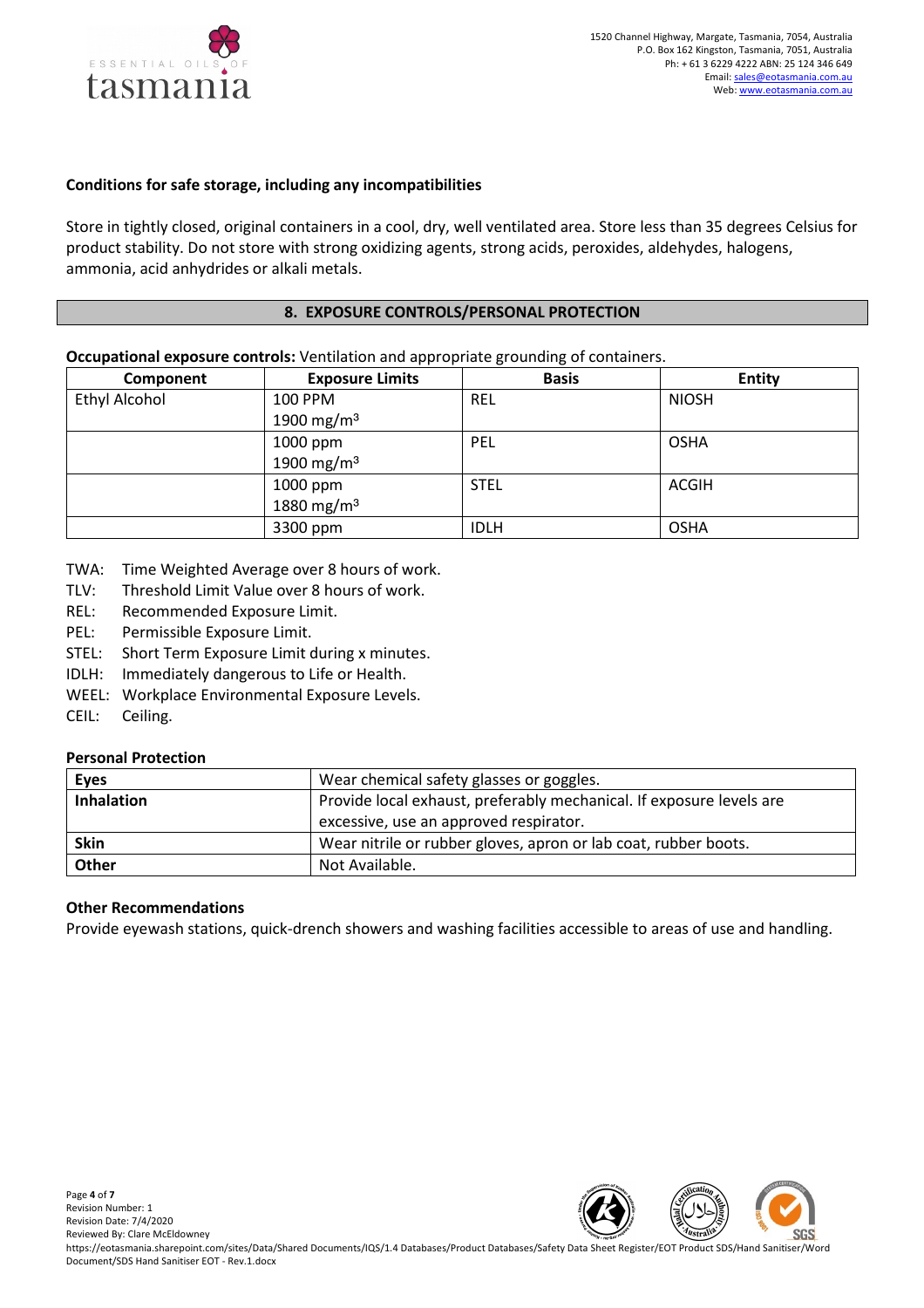

### **9. PHYSICAL & CHEMICAL PROPERTIES**

| Appearance (physical state, colour, etc.)   | Clear, Colourless liquid           |
|---------------------------------------------|------------------------------------|
| Odour                                       | Mild Alcohol                       |
| Odour threshold                             | Not Available                      |
| рH                                          | Not Available                      |
| Melting point/freezing point                | $-144$ °C (-227.2 °F)              |
| Initial boiling point and boiling range     | 78 °C (172.4 °F) to 80 °C (174 °F) |
| Flash point                                 | 14 °C (57.2 °F)                    |
| Evaporation rate                            | Not Available                      |
| Flammability (solid, gas)                   | Flammable liquid                   |
| Upper/lower flammability or explosive limit | 3.3-19%                            |
| Vapour pressure                             | (@ 20℃) 44.6 mmHg                  |
| Vapour density                              | $air=1) 1.6$                       |
| Relative density                            | Not Available                      |
| Solubility                                  | Completely soluble in water        |
| Partition coefficient: n-octanol/water      | Not Available                      |
| Auto-ignition temperature                   | 363 °C (685.4 °F)                  |
| Decomposition temperature                   | Not Available                      |

### **10. STABILITY & REACTIVITY**

| <b>Chemical Stability</b>                 | Stable                                              |
|-------------------------------------------|-----------------------------------------------------|
| <b>Possibility of Hazardous Reactions</b> | Will not occur                                      |
| <b>Conditions to Avoid</b>                | Keep away from heat, flame and sparks               |
| <b>Incompatible Materials</b>             | Alkali metals, ammonia, oxidising agents, peroxides |
| <b>Hazardous Decomposition Products</b>   | Carbon oxides                                       |

# **11. TOXICOLOGICAL INFORMATION**

# **Acute Toxicity**

| <b>Skin</b> | Not Available                                         |
|-------------|-------------------------------------------------------|
| <b>Eyes</b> | Not Available                                         |
| Respiratory | LC50 Inhalation $-$ rat $-$ 10 h $-$ 20000 ppm        |
| Ingestion   | LD50 Oral $-$ rat $-$ 7,060 mg/kg                     |
|             | Remarks: Lungs, Thorax, or Respiration: Other changes |

#### **Carcinogenicity**

| <u>sa: s:::sas:::s::;</u> |                                                                                                                                                            |
|---------------------------|------------------------------------------------------------------------------------------------------------------------------------------------------------|
| <b>IARC</b>               | No components of this product present at levels greater than or equal to 0.1% is identified as<br>probable, possible or confirmed human carcinogen by IARC |
| <b>ACGIH</b>              | A3: Confirmed animal carcinogen with unknown relevance to humans. (Ethyl Alcohol)                                                                          |
| <b>NTP</b>                | No components of this product present at levels greater than or equal to 0.1% is identified as a<br>known or anticipated carcinogen by NTP                 |
| <b>OSHA</b>               | No components of this product present at levels greater than or equal to 0.1% is identified as a<br>carcinogen or potential carcinogen by OSHA             |

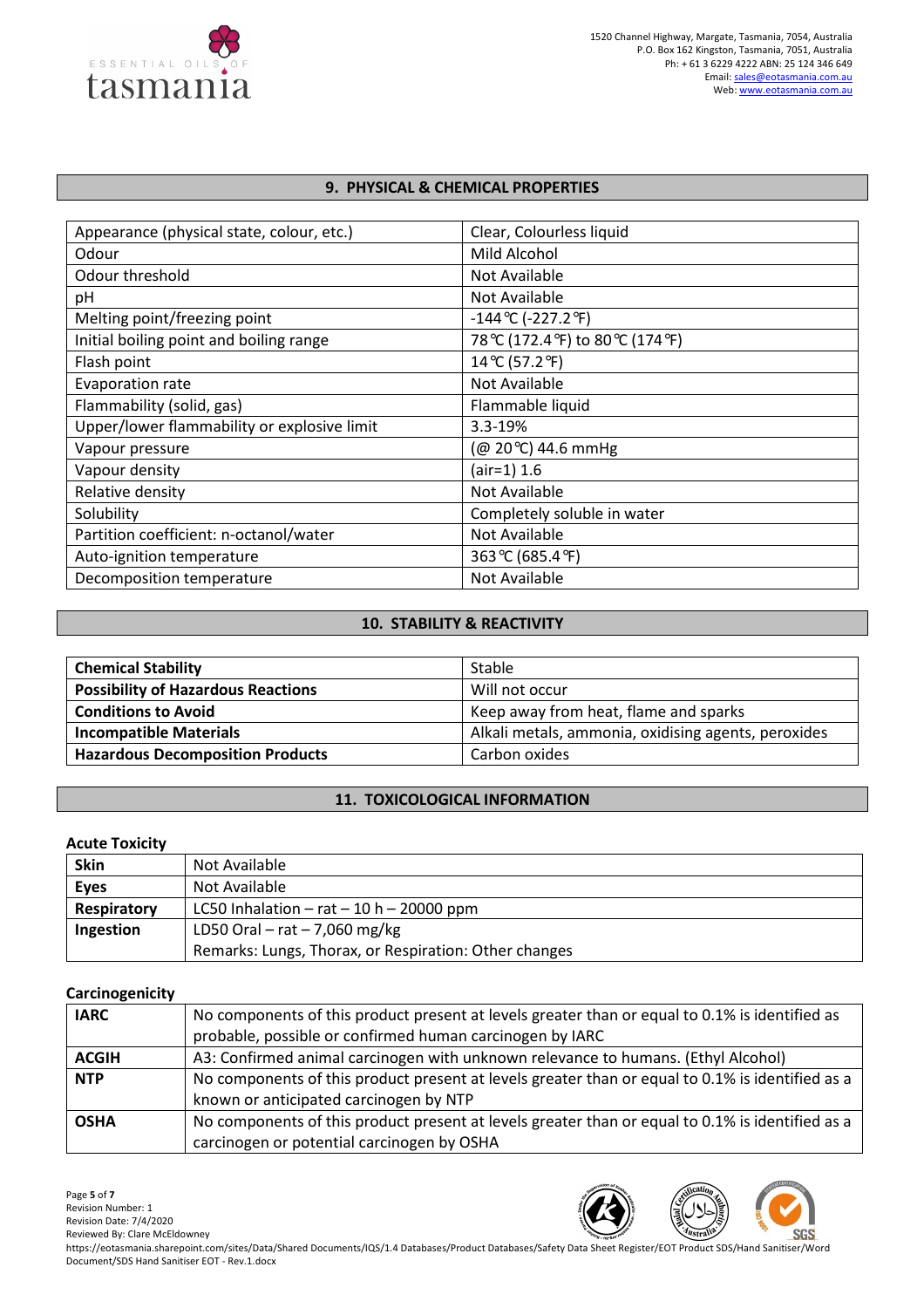

#### **Signs & Symptoms of Exposure**

| <b>Skin</b> | Irritation, redness, itchiness                                 |
|-------------|----------------------------------------------------------------|
| <b>Eyes</b> | Irritation, redness, watering eyes, itchiness                  |
| Respiratory | Irritation, couching, wheezing, dizziness, drowsiness          |
| Ingestion   | Irritation, nausea, vomiting, diarrhoea, dizziness, drowsiness |

| <b>Chronic Toxicity</b>               | Ingestion may cause blindness  |
|---------------------------------------|--------------------------------|
| <b>Teratogenicity</b>                 | Not Available                  |
| <b>Mutagenicity</b>                   | Not Available                  |
| Embryotoxicity                        | Pre-and Post-implant mortality |
| <b>Specific Target Organ Toxicity</b> | Not Available                  |

#### **12. ECOLOGICAL INFORMATION**

| <b>Ecotoxicity</b>          |                                                                       |  |
|-----------------------------|-----------------------------------------------------------------------|--|
| <b>Aquatic Vertebrate</b>   | $LC_{50}$ (96 hours): 13,000 mg/L Oncorhynchus mykiss (Rainbow Trout) |  |
| <b>Aquatic Invertebrate</b> | l Not Available                                                       |  |
| <b>Tessestrial</b>          | Not Available                                                         |  |

| <b>Persistence and Degradability</b> | Not Available       |
|--------------------------------------|---------------------|
| <b>Bioaccumulative Potential</b>     | Will not accumulate |
| <b>Mobility in Soil</b>              | Not Available       |
| <b>PBT and vPvB Assessment</b>       | Not Available       |
| <b>Other Adverse Effects</b>         | Not Available       |

### **13. DISPOSAL CONSIDERATIONS**

| <b>Waste Residues</b>     | Users should review their operations in terms of the applicable               |
|---------------------------|-------------------------------------------------------------------------------|
|                           | federal/national or local regulations and consult with appropriate regulatory |
|                           | agencies if necessary before disposing of waste product or residues.          |
| <b>Product Containers</b> | Users should review their operations in terms of the applicable               |
|                           | federal/national or local regulations and consult with appropriate regulatory |
|                           | agencies if necessary before disposing of waste product container.            |

The information offered in section 13 is for the product as shipped. Use and /or alterations to the product may significantly change the characteristics of the material and alter the waste classification and proper disposal methods.

## **14. TRANSPORT INFORMATION**

| <b>US DOT</b>           | UN1170, Ethanol solution, 3, pg II |
|-------------------------|------------------------------------|
| <b>TDG</b>              | UN1170, ETHANOL SOLUTION, 3, pg II |
| <b>IMDG</b>             | UN1170, ETHANOL SOLUTION, 3, pg II |
| <b>Marine Pollutant</b> | No                                 |
| IATA/ICAO               | UN1170, Ethanol Solution, 3, pg II |